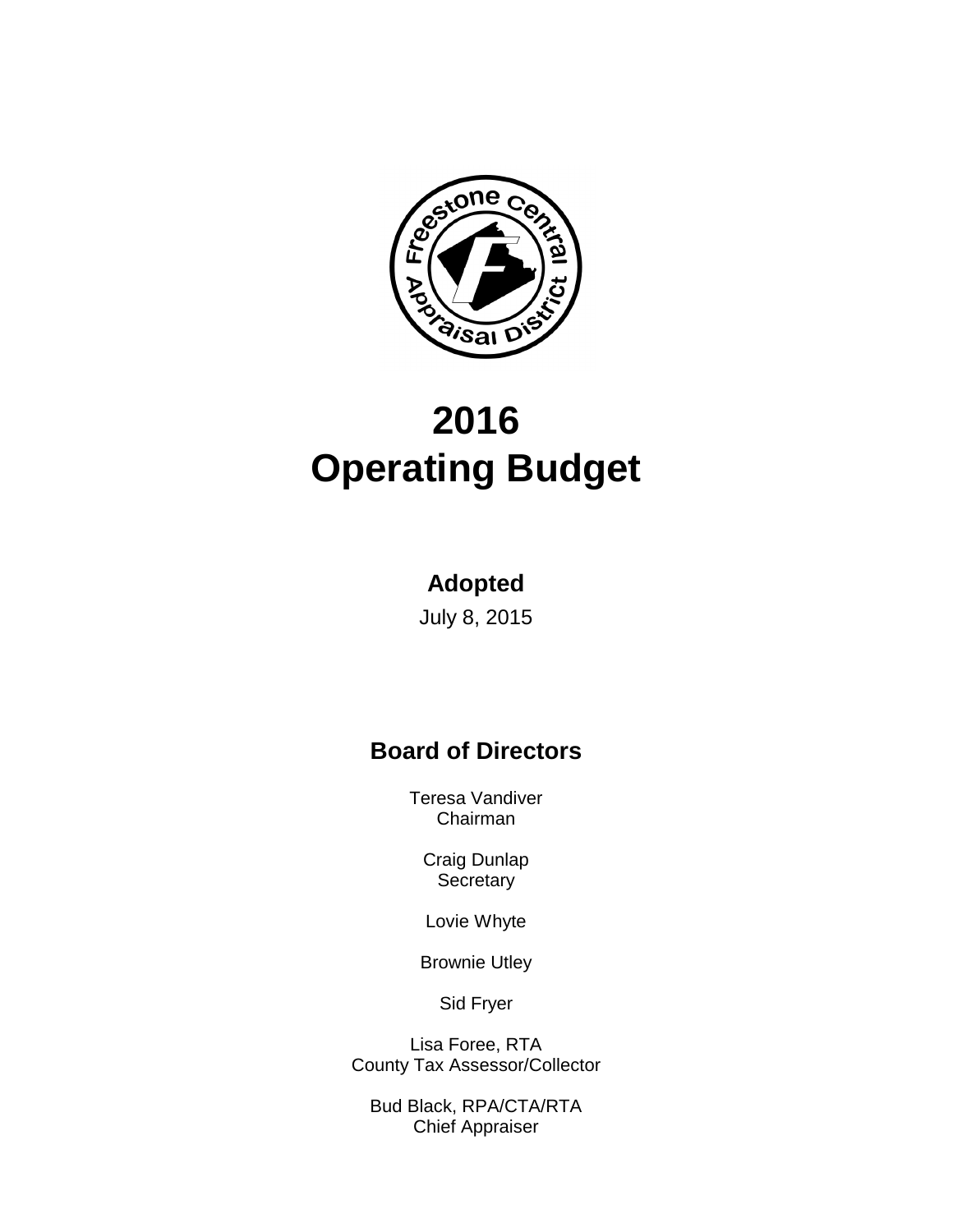# **FCAD 2016 Operating Budget**

| <b>Account</b>                             | <b>Category</b>                             | 2015 Budget    | <b>Adopted</b><br>2016 | Change      |
|--------------------------------------------|---------------------------------------------|----------------|------------------------|-------------|
|                                            | <b>Division I Personal Services</b>         |                |                        |             |
| 01-6100                                    | <b>Employee Salaries</b>                    | 504,050        | 516,650                | 12,600      |
| 01-6107                                    | Auto Allowances                             | 87,100         | 87,100                 | 0           |
| 01-6112                                    | Communications Allowances                   | 4,800          | 4,800                  | $\Omega$    |
| 01-6111                                    | Longevity Pay                               | 11,410         | 12,310                 | 900         |
| 01-6101                                    | <b>Employee Retirement</b>                  | 106,990        | 83,820                 | $-23,170$   |
| 01-6102                                    | <b>Employee Medicare</b>                    | 8,810          | 9,000                  | 190         |
| 01-6103                                    | Employee Health Insurance                   | 129,910        | 138,600                | 8,690       |
| 01-6104                                    | <b>TWC Unemployment</b>                     | 2,900          | 1,260                  | $-1,640$    |
| 01-6105                                    | Workman's Comp Insurance                    | 2,500          | 2,600                  | 100         |
| 01-6106                                    | <b>Professional Dues</b>                    | 3,340          | 3,660                  | 320         |
| 01-6109                                    | <b>Board of Directors</b>                   | 2,100          | 2,100                  |             |
| 01-6110                                    | Ag Advisory Board                           | 500            | 250                    | $-250$      |
| <b>Totals for Division I</b>               |                                             | 864,410        | 862,150                | $-2,260$    |
| <b>Division II Supplies</b>                |                                             |                |                        |             |
| 01-6200                                    | Postage                                     | 15,000         | 15,000                 | 0           |
| 01-6201                                    | <b>Public Notices</b>                       | 4,500          | 4,500                  | 0           |
| 01-6202                                    | <b>General Office Supplies</b>              | 20,000         | 20,000                 | $\Omega$    |
| 01-6203                                    | Subscriptions                               | 3,460          | 2,690                  | $-770$      |
| 01-6204                                    | Software Maintenance                        | 1,300          | 3,000                  | 1,700       |
| <b>Totals for Division II</b>              |                                             | 44,260         | 45,190                 | 930         |
| <b>Division III Contracts</b><br>01-6300   | <b>Equipment Lease</b>                      | 21,380         | 20,450                 | $-930$      |
| 01-6301                                    | Mineral/Utility/Industrial Appraisal        | 172,500        | 185,000                | 12,500      |
| 01-6304                                    | CAMA Software License/Website Maintenance   | 35,190         | 36,190                 | 1,000       |
| 01-6306                                    | <b>Internet Services</b>                    | 0              | 6,720                  | 6,720       |
| 01-6307                                    | Service Agreements                          | $\Omega$       | 1,500                  | 1,500       |
| <b>Totals for Division III</b>             |                                             | 229,070        | 249,860                | 20,790      |
|                                            | <b>Division IV General Services</b>         |                |                        |             |
| 01-6400                                    | Insurance                                   | 2,000          | 2,000                  | 0           |
| 01-6401                                    | <b>Equipment Maintenance</b>                | 1,500          | 1,500                  | $\mathbf 0$ |
| 01-6402                                    | <b>Financial Auditor</b>                    | 5,000          | 5,000                  | 0           |
| 01-6403                                    | Notary & Financial Bonds                    | 400            | 280                    | $-120$      |
| 01-6404                                    | <b>Building &amp; Grounds Maintenance</b>   | 12,000         | 12,240                 | 240         |
| 01-6406                                    | Travel & Training                           | 16,000         | 16,000                 | 0           |
| 01-6407                                    | <b>Utilities</b>                            | 18,000         | 18,000                 | 0           |
| <b>Totals for Division IV</b>              |                                             | 54,900         | 55,020                 | 120         |
|                                            | <b>Division V Equipment Purchase</b>        |                |                        |             |
| 01-6500                                    | <b>Equipment Purchase</b>                   | 3,000          | 4,000                  | 1,000       |
| 01-6510                                    | Capital Lease - Principal                   | 1,200          | 0                      | $-1,200$    |
| 01-6511                                    | Capital Lease - Interest                    | 40             | 0                      | $-40$       |
| <b>Totals for Division V</b>               |                                             | 4,240          | 4,000                  | $-240$      |
|                                            | <b>Division VI Contingency</b>              |                |                        |             |
| 01-6600                                    | Contingency                                 | 10,000         | 10,000                 | 0           |
| 01-4008                                    | Fund Balance/Entity Payment Reserve         | 31,821         | 0                      | $-31,821$   |
| <b>Totals for Division VI</b>              |                                             | 41,821         | 10,000                 | $-31,821$   |
| <b>Division VII Litigation</b>             |                                             |                |                        |             |
| 01-6700                                    | Litigation Fees & Legal Expense             | 100,000        | 50,000                 | $-50,000$   |
| <b>Totals for Division VII</b>             |                                             | 100,000        | 50,000                 | $-50,000$   |
|                                            | <b>Division VIII Appraisal Review Board</b> |                |                        |             |
| 01-6801                                    | <b>ARB Meeting Expense</b>                  | 6,750          | 6,750                  | 0           |
| 01-6802                                    | ARB Litigation & Legal Expense              | 1,000          | 1,000                  | 0           |
| 01-6803<br><b>Totals for Division VIII</b> | <b>ARB Travel &amp; Training</b>            | 1,500<br>9,250 | 2,000<br>9,750         | 500<br>500  |
|                                            |                                             | 1,347,951      | 1,285,970              | $-61,981$   |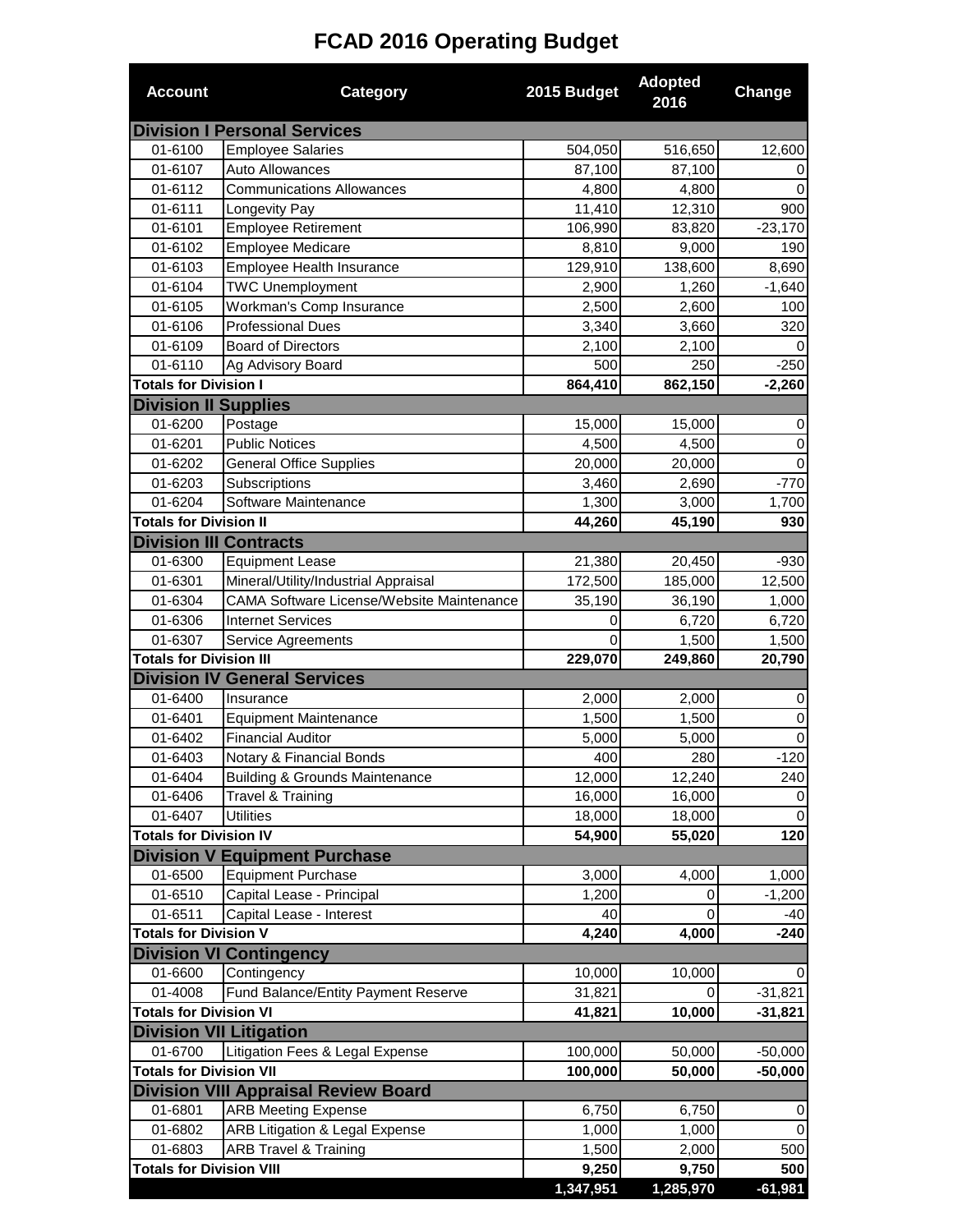## **Estimated 2016 Cost Share**

*Actual shares will be calculated after the adoption of 2016 tax rates. Calculated using 2015 adopted tax rates.*

|                                              | 2015      | 2016      | Change    |
|----------------------------------------------|-----------|-----------|-----------|
| <b>Budget</b>                                | 1.347.951 | 1.285.970 | $-61.981$ |
| Less Estimated Interest & Other Income       | $-5.000$  | -5.000    | $\Omega$  |
| Less Entity Payment Reserve                  | $-56.821$ | $-31.821$ | 25,000    |
| Less Litigation Fund Payment Credit          | -182.381  |           | 182,381   |
| Total to be collected from entities for 2016 | 1,103,749 | 1,249,149 | 145,400   |

| <b>Entity</b>             | 2014 Tax Levy | Percentage of<br><b>Total</b> | 2016 Share   | Quarterly<br><b>Payment</b> | 2015 Share   | Change     |
|---------------------------|---------------|-------------------------------|--------------|-----------------------------|--------------|------------|
| <b>Freestone County</b>   | 8,368,959     | 0.1624202                     | 202,887.04   | 50,721.76                   | 179,271.20   | 23,615.84  |
| <b>Fairfield City</b>     | 728,283       | 0.0141341                     | 17,655.64    | 4,413.91                    | 15,600.52    | 2,055.12   |
| <b>Streetman City</b>     | 34,392        | 0.0006675                     | 833.76       | 208.44                      | 736.72       | 97.04      |
| <b>Teague City</b>        | 802,280       | 0.0155702                     | 19,449.52    | 4,862.38                    | 17,185.60    | 2,263.92   |
| <b>Wortham City</b>       | 206,238       | 0.0040026                     | 4,999.80     | 1,249.95                    | 4,417.80     | 582.00     |
| <b>Buffalo ISD</b>        | 952,550       | 0.0184866                     | 23,092.48    | 5,773.12                    | 20,404.52    | 2,687.96   |
| <b>Fairfield ISD</b>      | 21,068,681    | 0.4088895                     | 510,763.88   | 127,690.97                  | 451,311.36   | 59,452.52  |
| Oakwood ISD               | 376,191       | 0.0073009                     | 9,119.92     | 2,279.98                    | 8,058.36     | 1,061.56   |
| Corsicana ISD             | 17,997        | 0.0003493                     | 436.28       | 109.07                      | 385.52       | 50.76      |
| Dew ISD                   | 2,329,985     | 0.0452191                     | 56,485.36    | 14,121.34                   | 49,910.52    | 6,574.84   |
| Teague ISD                | 13,966,374    | 0.2710518                     | 338,584.08   | 84,646.02                   | 299,173.12   | 39,410.96  |
| Wortham ISD               | 1,483,754     | 0.0287959                     | 35,970.36    | 8,992.59                    | 31,783.44    | 4,186.92   |
| Mexia ISD                 | 26,595        | 0.0005161                     | 644.72       | 161.18                      | 569.68       | 75.04      |
| <b>Fairfield Hospital</b> | 761,985       | 0.0147882                     | 18,472.64    | 4,618.16                    | 16,322.44    | 2,150.20   |
| <b>Teague Hospital</b>    | 402,326       | 0.0078081                     | 9,753.52     | 2,438.38                    | 8,618.20     | 1,135.32   |
| <b>TOTAL</b>              | 51,526,590.00 | 1.0000000                     | 1,249,149.00 | 312,287.25                  | 1,103,749.00 | 145,400.00 |